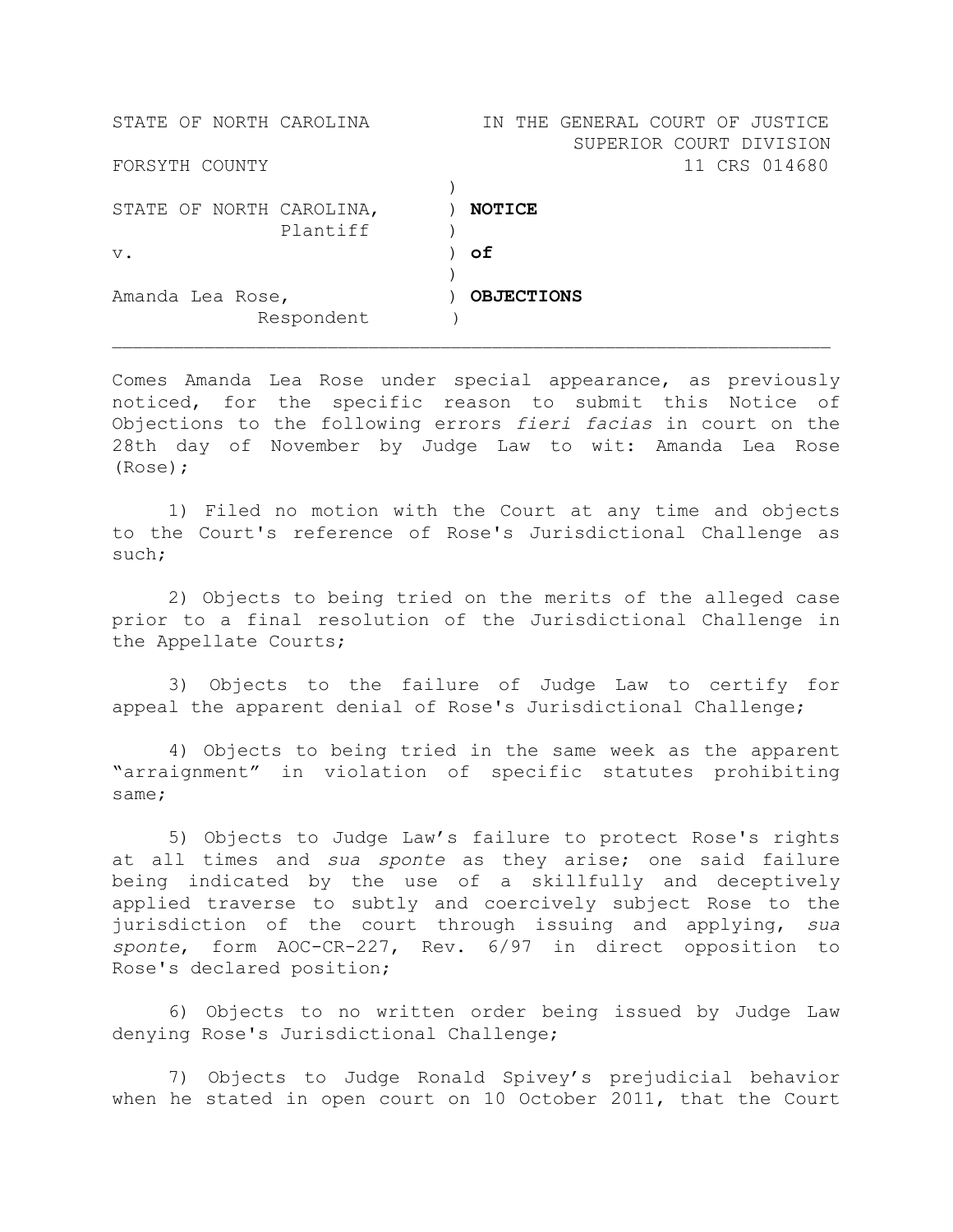would find it had jurisdiction prior to any hearing or evidence being presented contradicting Rose's position;

8) Objects to Judge Law's acting as counsel for and representing Rose by entering on the record form AOC-CR-227, Rev. 6/97 on behalf of Rose;

9) Objects to the failure of the Court to properly "arraign" Rose by failing to read the alleged charges and ask for a plea which is mandated by statute;

10) Objects to the *ex parte* hearing with the Clerk of Court, Court Reporter, and the Assistant District Attorney outside of Rose's hearing and participation which Rose had a substantive and procedural right to attend;

11) Objects to the Courts allowance of the submittal of the DA's "Responsive Brief on Constitutionality and Jurisdiction" out of time and one day before the scheduled hearing, denying Rose procedural due process;

12) Objects to being denied substantive and procedural due process, a substantial right, by being denied the above merits as stated in Rose's objections;

Respectfully submitted this 30th day of November, 2011;

Amanda Lea Rose

 $\overline{\phantom{a}}$  , and the set of the set of the set of the set of the set of the set of the set of the set of the set of the set of the set of the set of the set of the set of the set of the set of the set of the set of the s